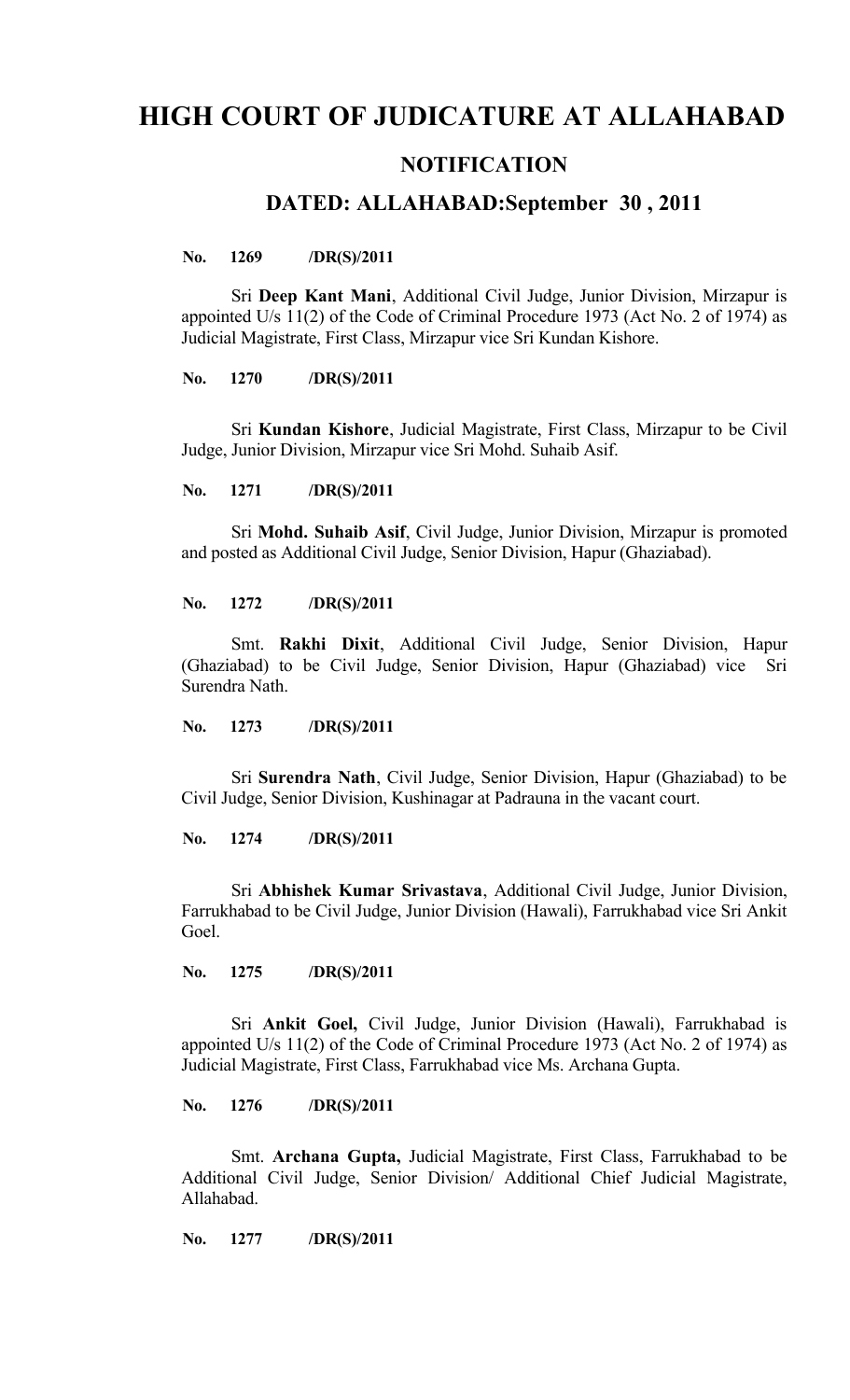Sri **Asif Iqbal Rizvi,** Additional Civil Judge, Junior Division, Azamgarh to be Civil Judge, Junior Division, Azamgarh vice Sri Siya Ram Chaurasia. **No. 1278 /DR(S)/2011**

Sri **Siya Ram Chaurasia,** Civil Judge, Junior Division, Azamgarh is appointed U/s 11(2) of the Code of Criminal Procedure 1973 (Act No. 2 of 1974) as Judicial Magistrate, First Class, Azamgarh vice Sri Avdhesh Pandey.

### **No. 1279 /DR(S)/2011**

Sri **Avdhesh Pandey,** Judicial Magistrate, First Class, Azamgarh to be Civil Judge, Junior Division (City), Azamgarh vice Smt. Anuradha Pundir.

#### **No. 1280 /DR(S)/2011**

Smt. **Anuradha Pundir,** Civil Judge, Junior Division (City), Azamgarh is promoted and posted as Additional Chief Judicial Magistrate, Hapur (Ghaziabad) vice Smt. Sarla Rani.

She is also appointed U/s 11(2) of the Code of Criminal Procedure 1973 (Act No. 2 of 1974) as Judicial Magistrate, First Class for trying cases relating to Economic Offences at Hapur (Ghaziabad).

#### **No. 1281 /DR(S)/2011**

Smt. **Sarla Rani,** Additional Chief Judicial Magistrate, Hapur (Ghaziabad) to be Additional Chief Judicial Magistrate, Ballia vice Susri Kusum Lata.

She is also appointed U/s 11(2) of the Code of Criminal Procedure 1973 (Act No. 2 of 1974) as Judicial Magistrate, First Class for trying cases relating to Economic Offences at Hathras.

#### **No. 1282 /DR(S)/2011**

Susri **Kusum Lata,** Additional Chief Judicial Magistrate, Ballia to be Additional Chief Judicial Magistrate, Ballia.

### **BY ORDER OF THE COURT,**

## **Sd/- (VISHNU CHANDRAGUPTA) REGISTRAR GENERAL**

### **No. 338 /DR(S)/2011 Dated: Allahabad :September 30 , 2011**

Copy forwarded for information & necessary action to:-

- 1. The Executive Chairman, U.P. State Legal Services Authority, Third Floor, Jawahar Bhawan Annexe, Lucknow-226001.
- 2. Pramukh Sachiv, Niyukti, U.P. Shasan, Lucknow.
- 3. Pramukh Sachiv, Nyay Evam Vidhiparamarshi, Uttar Pradesh Shasan, Lucknow.
- 4. The Director, Institute of Judicial Training & Research, Vineet Khand, Gomti Nagar, U.P. Lucknow. (Information available on E-mail).
- 5. The Publication Secretary at Association Office A-1, River Bank, Judges Colony, Lucknow.
- 6. The Additional Director, Treasury, Camp Office, First Floor, New Treasury Building, Kutchery Road, Allahabad.
- 7. The District & Sessions Judges, Allahabad, Azamgarh, Ballia, Farrukhabad, Ghaziabad, Kushinagar at Padrauna & Mirzapur (Information available on E-mail).